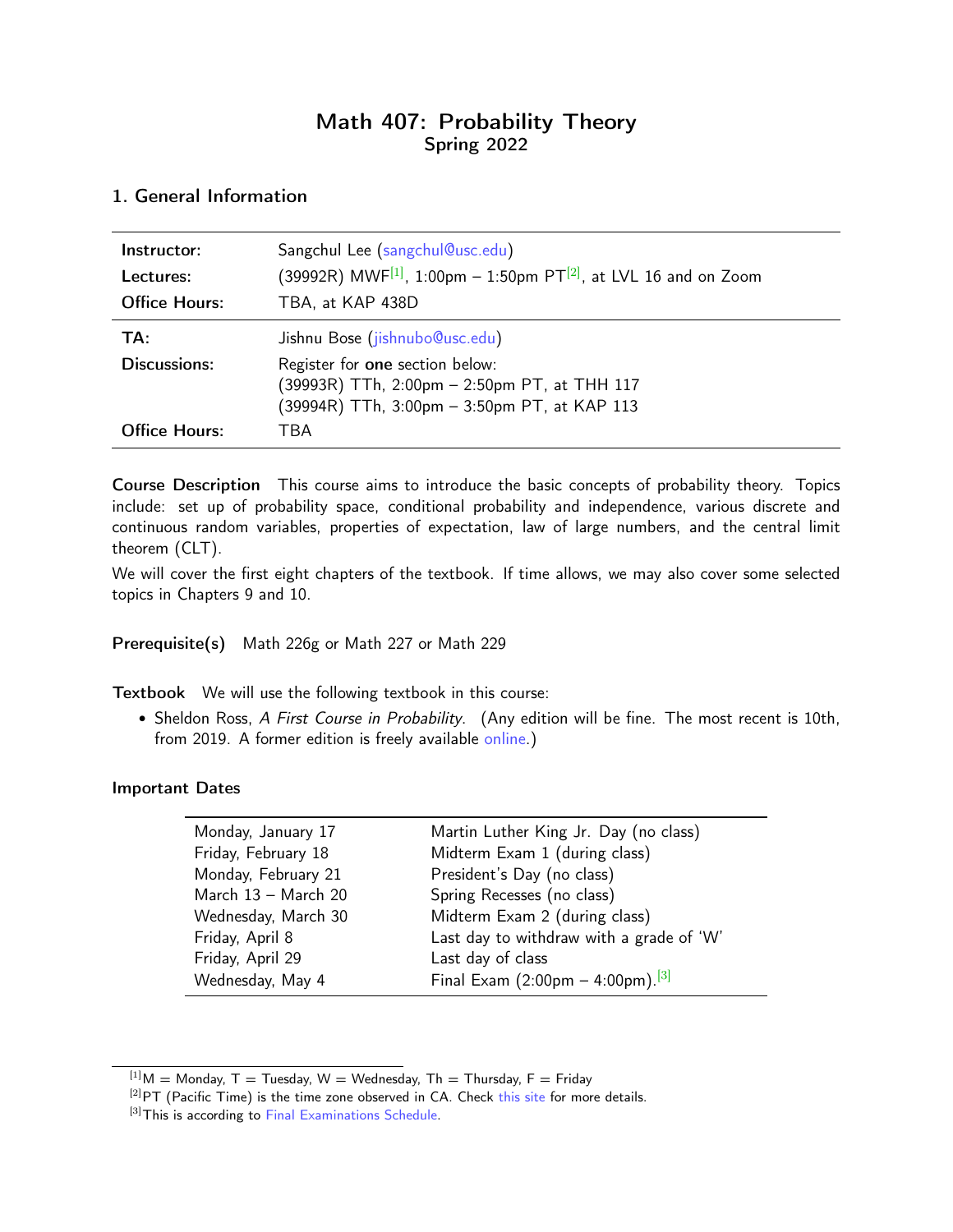#### 2. Class Structure

Lecture Attendance is not required at lecture, yet regular attendance is important to your success in this course. A student who misses a class is responsible for finding out what was discussed and learning the material that was covered on that day. The teaching team is not responsible for re-teaching material missed by a student who did not attend class regardless of the reason for the absence. However, each class will be streamed through Zoom and the class materials will be uploaded to the Blackboard course webpage.

Memo: As of January 7, the University has announced that course meetings for the first two weeks will run remotely. To attend lecture on Zoom, log in to our Blackboard course webpage and click on 'Zoom Meeting' and then on the Zoom link associated to the relevant day. In-person instruction is planned to be resumed starting week 3 (Monday, January 24). However, this is subject to change according to university directives and instructor's health.

Discussion Section Discussion sections are great additional resources we have in this course. They will provide opportunities to see more guided examples and try your hand at exercises with a member of the teaching team present. More exposure to and practice with the material will greatly add to your learning.

### 3. Technology

- Blackboard: The online course-management system, called Blackboard, will be used in this course, to share the class materials, including recordings of classes, slides from lecture, assignments, and announcements.
- Gradescope: This is the platform where your assignments will be collected. You will receive an email notification when I add you to our Gradescope course webpage. More details can be found in the Homework section below.
- Campuswire: This is a discussion board for casual questions on homework, class logistics, etc. You will receive an email invitation to join the Campuswire roster.
- No Calculators! Calculators are not necessary for this class. No calculators, or other electronic devices, are permitted during quizzes or exams.

## 4. Grading

Your performance and achievement against the learning goals will be assessed based on quizzes, weekly homework assignments, and exams. More specifically, your course grade will be computed according to the following scheme:

- Quizzes (10%)
- Written Homework (15%)
- Midterm 1 (20%)
- Midterm 2 (20%)
- Final (35%)

An alternating grading scheme will be considered in case of emergency, see the Exams section below for more details.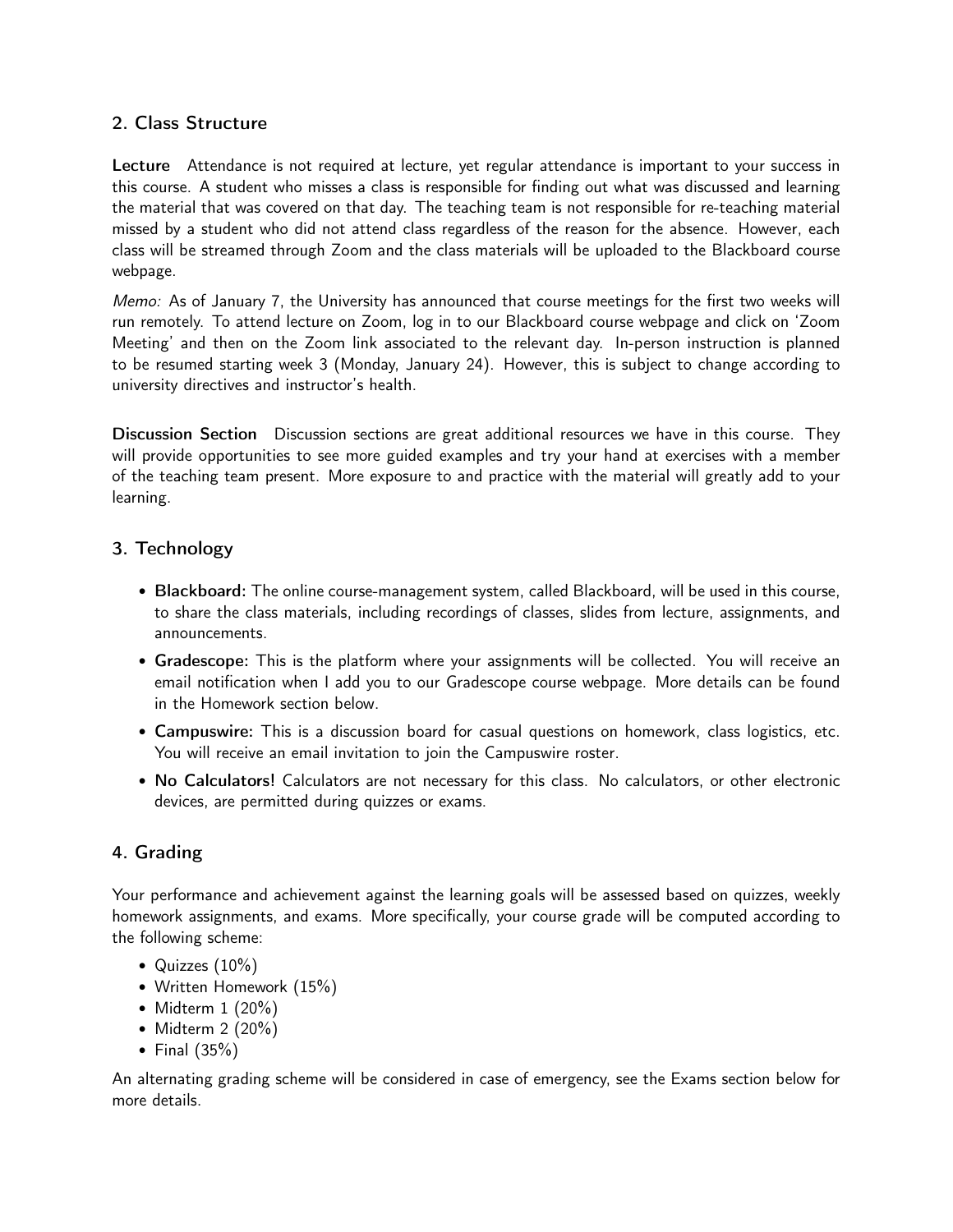Quizzes Quizzes will be administered weekly during discussion sections, usually (but not always) on Thursdays. Your lowest quiz score will be dropped automatically.

Homework Homework assignments will be posted to Blackboard on a weekly basis, usually (but not always) on Wednesdays. In principle, each homework assignment is due one week after it has been announced. The exact deadline of each homework assignment will be announced on Blackboard.

- Homework submissions will be handled via [Gradescope.](https://www.gradescope.com) Gradescope accepts only electronic submissions, so you will need to scan your homework before uploading it. Make sure to allot plenty of time to follow the [submission instructions](https://gradescope-static-assets.s3.amazonaws.com/help/submitting_hw_guide.pdf) before each deadline.
- Use Gradescope's page-assigning procedure to indicate which problems you have written on which pages. Points will be deducted for out-of-order pages.
- Show your work and present it neatly. Points will be scarce for sloppy or illegible work.
- Late homework will only be accepted, with a 15% penalty, within 12 hours after the deadline. Reasonable requests for extensions will be considered, if the request is presented by email to the instructor within 24 hours after the deadline. Requests for extensions beyond this time window may not be considered.
- Your lowest homework score will be dropped automatically. The primary purpose of this policy is to accommodate situations such as a serious illness or anything else that may arise, so do not use this up early in the term.
- You are strongly encouraged to discuss homework problems with your classmates or the teaching team. However, you have to submit your own work, written in your own words. If you collaborated with someone, please indicate this at the top of your submission. Simply copying someone else's work and representing it as your own work constitutes academic dishonesty.

Exams There will be two midterm exams and one final exam. All the exams will be administered in person. They are scheduled for the following dates and times:

| Midterm 1: | Friday, February 18, during class (location TBA)    |  |  |
|------------|-----------------------------------------------------|--|--|
| Midterm 2: | Wednesday, March 30, during class (location TBA)    |  |  |
| Final:     | Wednesday, May 4, 2:00pm - 4:00pm PT (location TBA) |  |  |

- If you expect any schedule conflict, you must contact the instructor no later than two weeks prior to the scheduled exam in order to request an accommodation.
- Your health and safety is always more important than anything. If you experience a emergency or a medical situation that requires you to miss a midterm exam, then an alternative scheme may be considered. This scheme puts extra weights on the other exams and assignments. If you happen to miss a midterm exam and want to be accommodated, you should contact the instructor as soon as possible. You will be expected to provide supporting documents.

Grade Cutoffs If the average course grade is a B- or better, your letter grade will be determined from your percentage grade using the following standard conversion table: